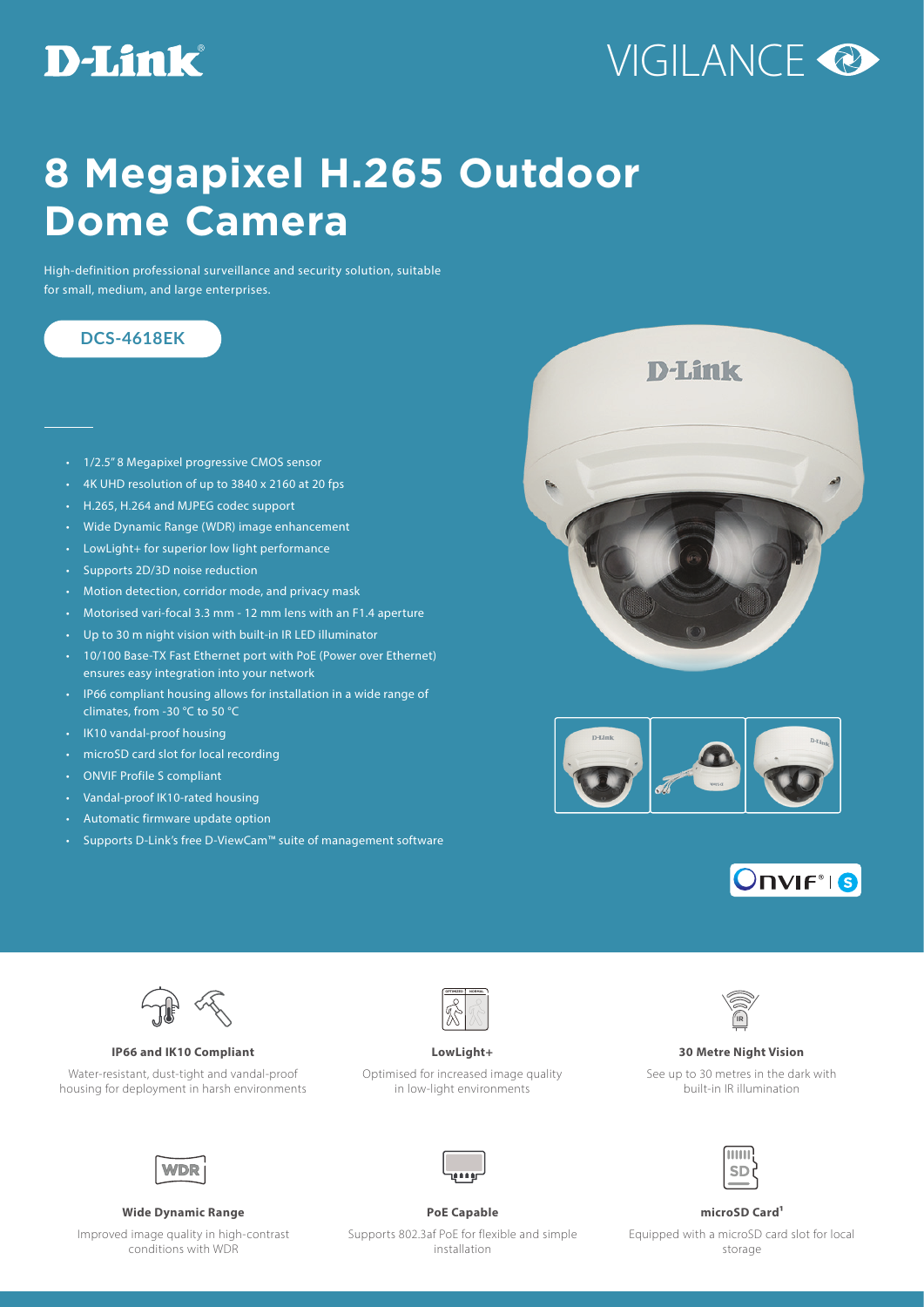| Camera                                  |                                                                                                                                                                                                                                                                                                                                                                                                                                                                                                                                                         |                                                              |
|-----------------------------------------|---------------------------------------------------------------------------------------------------------------------------------------------------------------------------------------------------------------------------------------------------------------------------------------------------------------------------------------------------------------------------------------------------------------------------------------------------------------------------------------------------------------------------------------------------------|--------------------------------------------------------------|
| Camera Hardware Profile                 | 1/2.5" 8-megapixel progressive CMOS sensor<br>30 meter IR illumination distance<br>Minimum illumination:<br>Color: 0.02 lux @(F1.4, AGC ON)<br>B/W: 0 lux @(IR LED ON)<br>Built-in Infrared-Cut Removable (ICR) Filter module<br>18x digital zoom<br>Minimum object distance 0.5 m<br>Focal length: 3.3 mm - 12 mm<br>Aperture: F1.4<br>Angle of view:<br>(H) 108.6° - 35°<br>$(V) 56^{\circ} - 21^{\circ}$<br>(D) $125^{\circ} - 42^{\circ}$<br>3-axis adjustment angle (non-motorized):<br>Pan: 355°<br>Tilt: $10^\circ$ - $90^\circ$<br>Rotate: 355° | P66 Pusing D-Link<br>Housing<br>$\bullet$ IR I FDs<br>Camera |
| Camera Housing                          | IP66 certified weatherproof housing<br>Supports IK10 standard                                                                                                                                                                                                                                                                                                                                                                                                                                                                                           | Lens<br>IK10<br>Casing                                       |
| Image Features                          | Configurable image size/quality/frame rate/bit rate<br>Time stamp and text overlays<br>Configurable shutter speed/brightness/saturation/<br>contrast/sharpness/3D filter<br>Configurable motion detection area<br>Configurable privacy mask zones<br>Auto White Balance (AWB)<br>Auto Gain Control (AGC)<br>Wide Dynamic Range (WDR)<br>LowLight+<br>Corridor mode                                                                                                                                                                                      | <b>Fthernet</b><br>Jack<br>D-Furk                            |
| Video Compression                       | Simultaneous H.265/H.264/MJPEG format<br>compression<br>JPEG for still images                                                                                                                                                                                                                                                                                                                                                                                                                                                                           |                                                              |
| Max. Video Resolution and<br>Frame Rate | 3840 x 2160 at up to 20 fps                                                                                                                                                                                                                                                                                                                                                                                                                                                                                                                             | Reset<br>Power                                               |
| <b>External Device Interfaces</b>       | microSD card slot <sup>1</sup><br>Reset button<br>10/100 Base-TX Fast Ethernet port (supports 802.3af<br>PoE Class 3)                                                                                                                                                                                                                                                                                                                                                                                                                                   | Button<br>Connector                                          |

| <b>Network</b>    |                                                                                                                                                                                                                                                           |
|-------------------|-----------------------------------------------------------------------------------------------------------------------------------------------------------------------------------------------------------------------------------------------------------|
| Network Protocols | IPv4<br><b>HTTP/HTTPS</b><br>RTSP/RTP/RTCP<br><b>TCP</b><br><b>UDP</b><br><b>DHCP</b><br><b>DNS</b><br><b>DDNS</b><br><b>NTP</b><br><b>FTP</b><br><b>SMTP Client</b><br><b>ONVIF Profile S compliant</b><br>ARP<br><b>ICMP</b><br>PPPoE<br>SNMP v1/v2c/v3 |